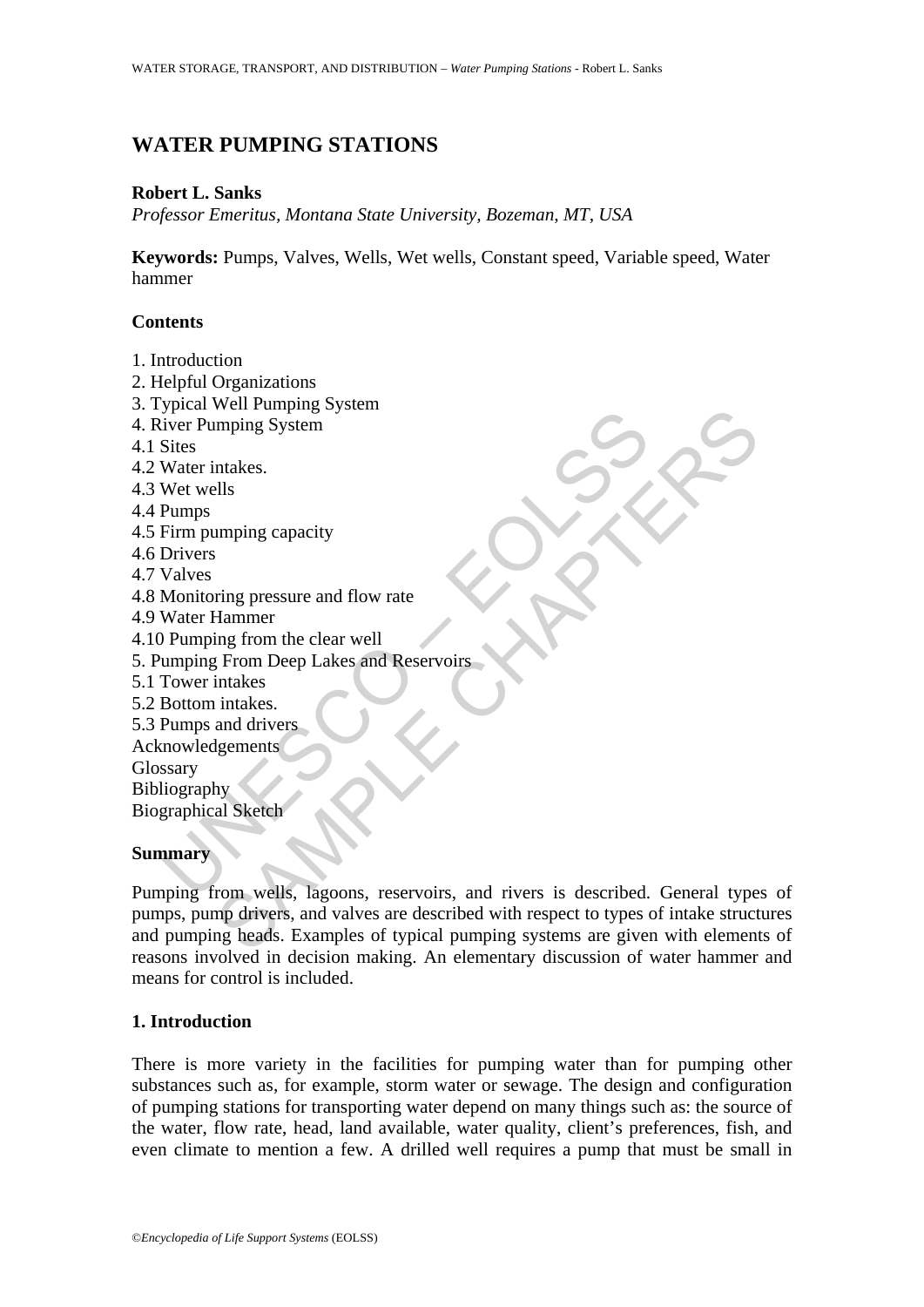diameter to permit its insertion into the well. A pumping station at a riverbank must be large enough to contain (1) trash racks (or fine screens for keeping out fish), (2) pumps, and (3) the associated electrical gear, valves and other control room hardware. Standby engines to ensure uninterrupted power might be required. A close-coupled pump and motor might serve for small flows whereas large flows usually require massive support structures for separated pumps and motors and may also require large areas to house appurtenant facilities. A single impeller can generate low heads, but high heads may require two pumps in tandem or a turbine in which several impellers are mounted on a single shaft. Extremely high heads require positive displacement pumps. If enough land is available, an expensive riverbank pumping station may be supplanted by a short channel leading to a lagoon with a simple concrete slab at the end supporting several pump intakes in unconfined water. Solids-laden waters usually require wet wells that can be cleaned periodically. In some locations, for example northwestern USA and Canada, a mandate to conserve fish is the overriding factor that dictates the design. In mild or tropical climates, pumps can be exposed, but in cold climates pumps and piping must be protected from freezing.

# **2. Helpful Organizations**

ada, a mandate to conserve fish is the overriding factor that dict<br>of the divergent of the conserve fish is the overriding factor that dict<br>or tropical climates, pumps can be exposed, but in cold climates<br>the protected fro mandate to conserve fish is the overriding factor that dictates the design<br>pical climates, pumps can be exposed, but in cold climates pumps and pi<br>betced from freezing.<br>**Organizations**<br>th and safety all over the world owe Public health and safety all over the world owes much to the American Water Works Association (AWWA). With 54,000 members in 130 countries and more than 400 books, videos and software programs available, it is the leading non-profit technical and education association in the water supply industry. Through its volunteer committees, it publishes in excess of 119 standards for topics ranging from hardware (e.g. pipes and valves) to water treatment and analytical laboratory procedures. It plays a vital role in source water management, treatment plant operations, distribution, and regulation. Its Water for People, organized in 1991 for developing nations, has the goal of ensuring access to safe, clean drinking water for every individual. The Internet address for AWWA is http://www.awwa.org.

The Hydraulic Institute (HI) was founded in 1917 to provide product standards and a forum for information exchange. The HI is now supported by nearly 100 member companies that manufacture pumping equipment. Their standards include nomenclature, definitions, design, application, and operation and testing procedures. From time to time the standards are revised, and all, either new or revised, must be approved by the American National Standards Institute (ANSI) using the canvass method in which the public has ample opportunity to critique new regulations before adoption. Some of these standards, extensively revised and published in 1997 and 1998, are now required for the design of pumping stations in the USA, because they represent a new criterion of care for designers to follow. The Internet address of the HI is http://www.pumps.org.

### **3. Typical Well Pumping System**

Small towns and cities at considerable distances from a surface water source usually get their water from drilled wells. The advantages are proximity and usually uncontaminated water. The disadvantages often include high concentrations of dissolved minerals, high pumping heads and therefore high-energy usage, limited water quantity from a single well, and sometimes sand and/or silt.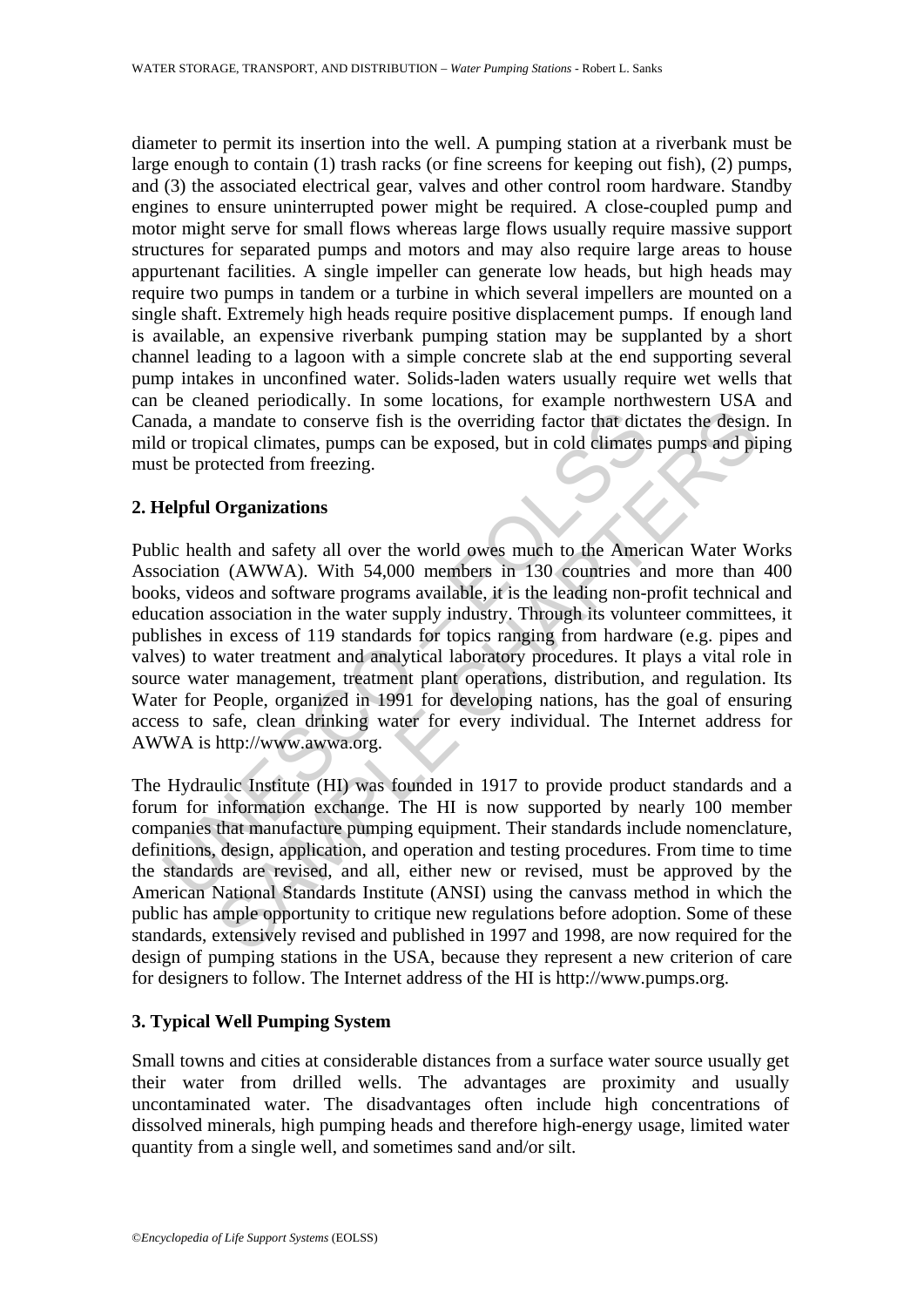Wells can be drilled in almost any strata even solid granite. The most difficult material to drill consists of boulders in sand. A well usually has a steel casing that is perforated in the desired aquifers. For limited water needs, the hole may be only 250 mm in diameter. If large quantities are needed, the hole may be 1000 mm in diameter and filled with gravel between the hole and the casing. The space between the hole and the casing is sealed with grout above the desired aquifer to keep surface water from contaminating the well.

Pumps must be (1) small in diameter (to fit into the well) and (2) must develop high heads. Turbine pumps meet both requirements. Adding more bowls and impellers (see Figure 1) produces higher heads. The drivers are usually electric motors either (1) of small diameter mounted below and directly coupled to the pumps and therefore submerged in the water or (2) of standard size set above ground level with a long lineshaft to the impellers. Submersible motors are especially useful for wells deeper than 180 m and for crooked wells. Otherwise, lineshaft pumps are often preferred. After the well is drilled, it is "developed" by pumping at high rates to create pores that allow larger quantities of water to be pumped. Even solid granite can be made to yield water by shattering the rock with explosives or very high-pressure water.



Figure 1: A two-stage submersible turbine pump for a submerged motor. The motor (not shown) is bolted to the bottom of the pump. Water enters through the screen just below the lower bell. *Courtesy of Crown Pump Corp., De Leon, TX, USA* 

A schematic diagram of a typical system in which water is pumped to an elevated storage tank is shown in Figure 2. The pump suction is screened to prevent the entrance of coarse sand. At the wellhead, an air-vacuum valve is needed to discharge air when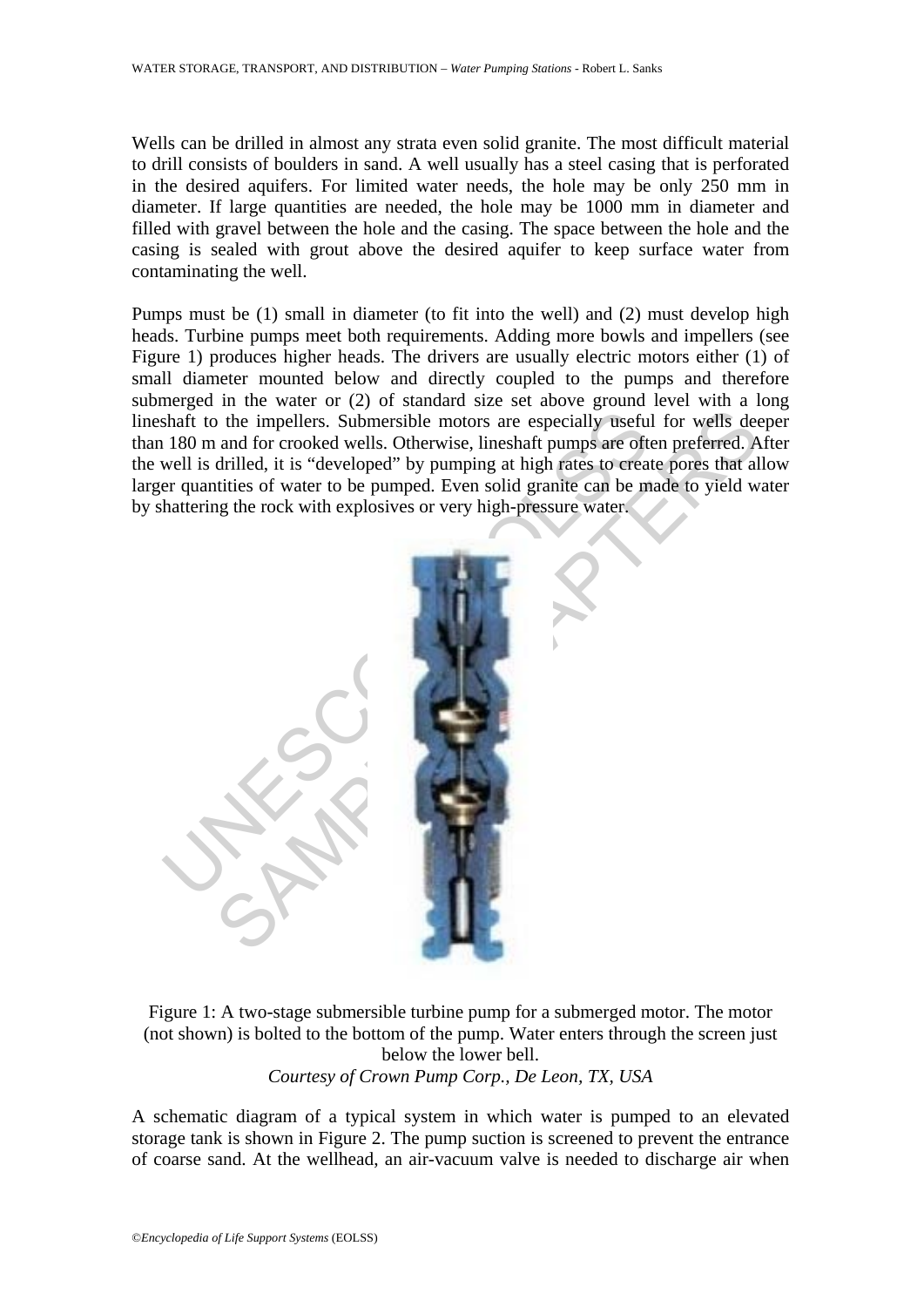the pump starts. To inhibit pressure surges, the check valve may be either cushioned or spring-loaded to close an instant before flow reverses. A butterfly valve might be used instead of the gate valve for shut-off. For long pipelines, the shut-off valve might be replaced by an electrical or pneumatically actuated control valve that opens slowly to prevent surges as the pump starts and closed slowly when the pump stops. A pump control valve also acts as a check valve when a power failure occurs. The control valve should be used only for lineshafts shorter than 15 m because longer shafts stretch too much with the increased axial thrust while the pump operates against a closed valve. That problem is avoided with submersible motors. Electric power is never 100 per cent reliable. Failure will always occur at some time, and then the equipment must be protected from damage. In some systems, a surge anticipation valve feeding into a bypass to the well is added between the control valve and the shut-off valve, or the control valve itself may be modified to a surge anticipation valve with a pipeline to the well or to waste. Surge is anticipated by means of a small pipe to the pump discharge. When the pump loses power, the pressure drops, and the bypass valve begins to open so that a surge traveling toward the pump encounters an open pipe and therefore cannot develop a destructive pressure. The isolating or shut-off valve is closed only when the upstream (against the flow of water) equipment must be dismantled.



Figure 2: Schematic diagram of a well pumping system. *Courtesy of Floway Pumps, Fresno, CA.USA* 

Where loss of power for more than a short time would be catastrophic, auxiliary power might be required. It can be furnished with an engine-generator set or by direct connection through right-angle gears and a clutch to the shaft of an engine.

A chlorinating system (not shown) must be added to protect public health. Even if the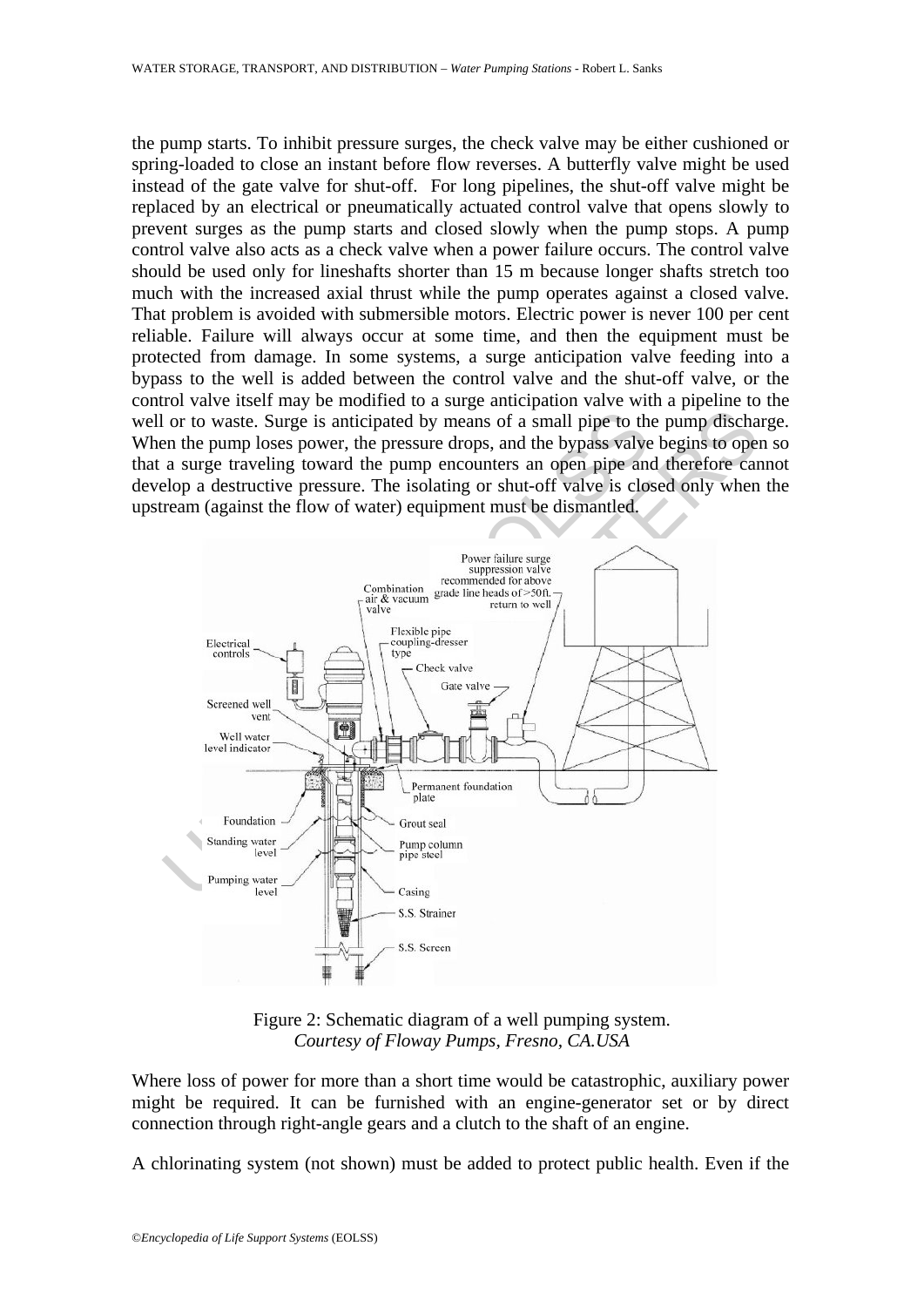well system is devoid of living organisms, a water supply can become contaminated. Every potable water supply must carry a small residual dose of chlorine, chlorine dioxide, or chloramine to kill any bacteria that might enter the piping system. Furthermore, there should always be pressure in the potable supply. A vacuum could suck contaminated ground water into the system.

Water supply to a distribution system with adequate service pressure is best obtained from an elevated storage tank. Instead of the tank, however, pumps can be used with any storage basin. Storage basins must have adequate volume to meet both high demand and fire protection.

### **4. River Pumping System**

re are so many variations that it seems unlikely any could<br>ical". Enough alternatives are, however, discussed herein to illu-<br>orestality. Consider a river pumping system located on a large ri<br>st os supply a small (100,000 so many variations that it seems unlikely any could be designated<br>Enough alternatives are, however, discussed herein to illustrate consideration<br>y. Consider a river pumping system located on a large river with a<br>depty a sm There are so many variations that it seems unlikely any could be designated as "typical". Enough alternatives are, however, discussed herein to illustrate considerable universality. Consider a river pumping system located on a large river with adequate flows to supply a small (100,000 people) city at all times and with a high water stage no more than about 5 or 6 m above low flow. It is assumed that (1) ice floes and frazil ice occur in winter, (2) some channel migration may wash trees downstream, (3) water is heavy with silt in the spring runoff and after heavy storms, and (4) fish are to be protected.

## **4.1 Sites**

- - -

Before design can begin, surveys must be made to find alternative sites, and to determine maximum flood and minimum flow elevations, stability of banks and susceptibility to scour, channel migration, seasonal suspended sediment loads, trash, leaves, and other debris, ice jams, and frazil ice. The conditions may favor (1) an infiltration gallery, (2) a bed intake, (3) a bank intake, or (4) a channel to a pump basin or lagoon.

> TO ACCESS ALL THE **19 PAGES** OF THIS CHAPTER, Visit: http://www.eolss.net/Eolss-sampleAllChapter.aspx

#### **Bibliography**

Hydraulic Institute. (1997). *American National Standard for Allowable Operating Regions*, *ANSI/HI 9.6.3-1997.* 16 pages. Parsippany, NJ: Hydraulic Institute [This standard defines allowable and preferred maximum and minimum flow rates for pumps.]

Hydraulic Institute (1998). *American National Standard for Pump Intake Design, ANSI/HI 9.8-1998*. 75 pp. Parsippany, NJ: Hydraulic Institute. [This standard contains requirements for designing pump intakes including wet wells and suction piping]

Hydraulic Institute. (1998) *American National Standard for Pump NPSH Margin, ANSI/HI 9.6.1-1998*. 19